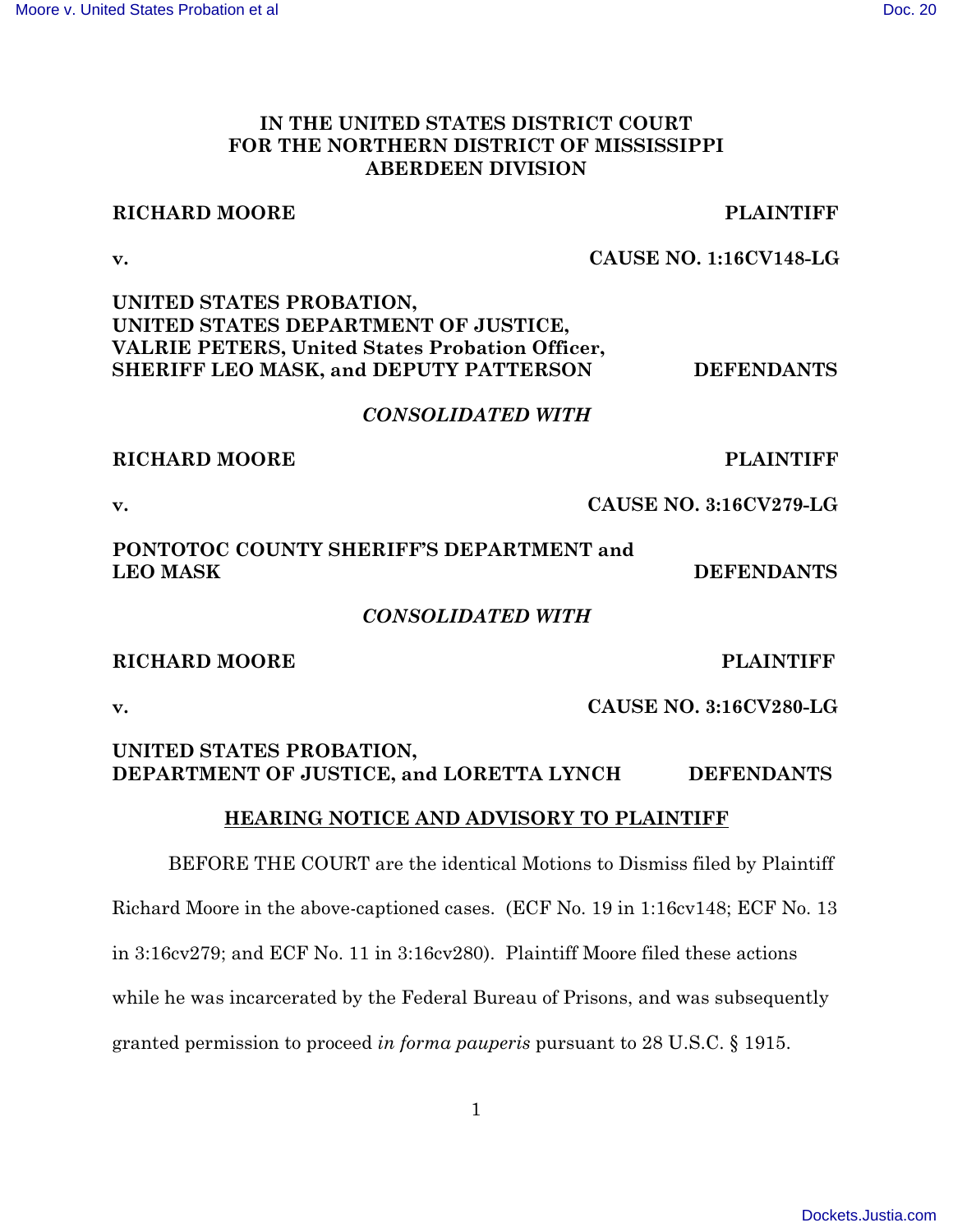Plaintiff has since been released, and has now filed the subject Motions to Dismiss. After reviewing the Motions, it is unclear to the Court whether Plaintiff intends to dismiss all or merely some of his claims. Accordingly, the Court is of the opinion that a hearing is necessary in this matter to determine whether to issue process and, if so, to whom process should issue. **No process will issue and no discovery may be conducted prior to the hearing.** 

Although Plaintiff was previously denied appointment of counsel, if the Court determines that counsel should be appointed after observing Plaintiff at the hearing, it will do so *sua sponte*. However, the Court notes for Plaintiff that there is no automatic right to the appointment of counsel in a civil case such as this one. *See, e.g.*, *Branch v. Cole*, 686 F.2d 264, 266 (5th Cir. 1982); *see also Salmon v. Corpus Christi Indep. Sch. Dist.*, 911 F.2d 1165, 1166 (5th Cir. 1990) ("There is no automatic right to the appointment of counsel; and in a civil case a federal court has considerable discretion in determining whether to appoint counsel."). Rather, appointment of counsel is reserved for cases that present exceptional circumstances. *See, e.g.*, *Freeze v. Griffith*, 849 F.2d 172, 175 (5th Cir. 1988); *Good v. Allain*, 823 F.2d 64, 66 (5th Cir. 1987).

Finally, Plaintiff is cautioned that it is his responsibility to immediately notify the Clerk of Court in writing of any change in his address. He shall caption any such change of address advisories as "Notice to the Court of Change of Address" and not include any motions or other matters in such notice. This notice shall contain only information pertaining to the address change and the effective date of